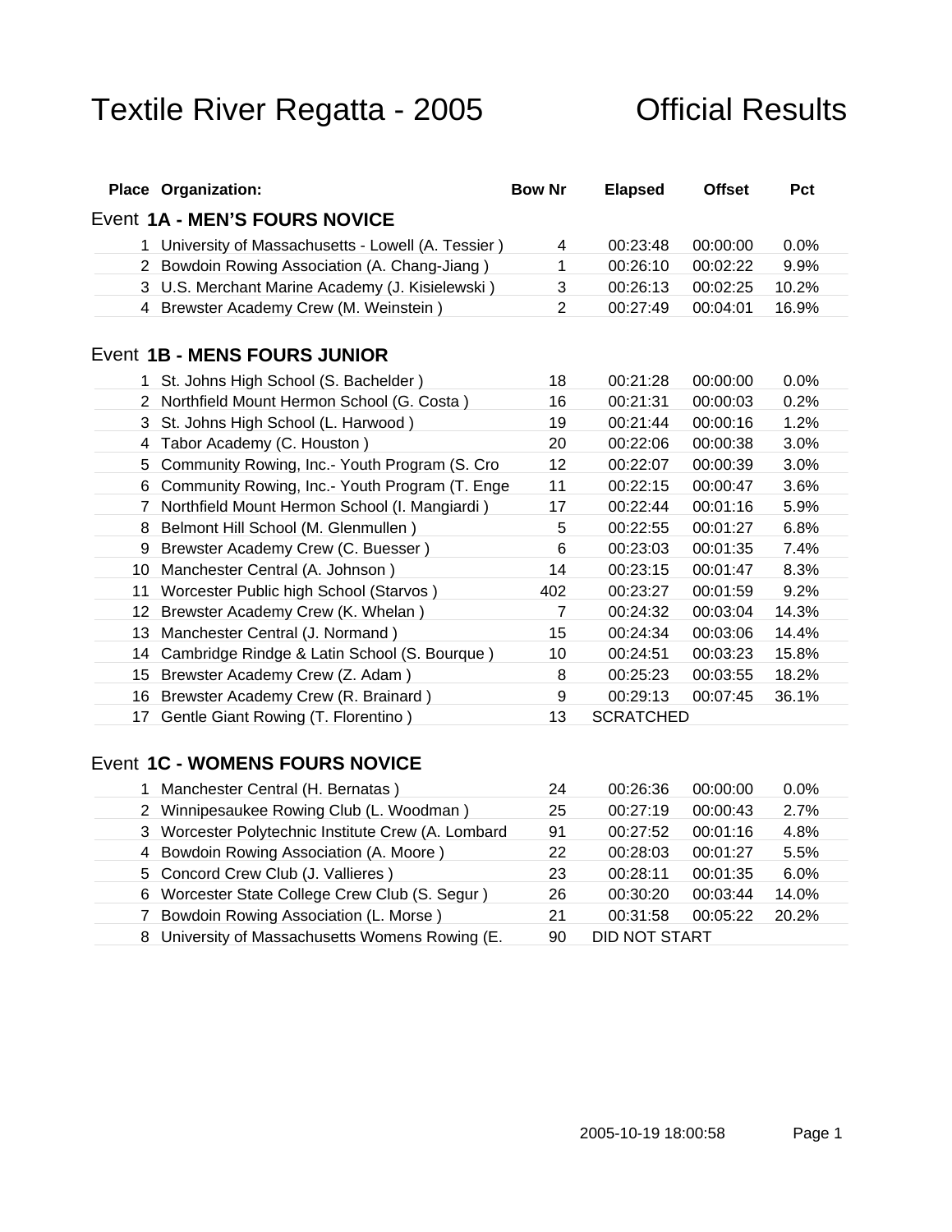| <b>Place Organization:</b>                         | <b>Bow Nr</b> | <b>Elapsed</b>                       | Offset Pct |
|----------------------------------------------------|---------------|--------------------------------------|------------|
| Event 1D - WOMENS FOURS JUNIOR                     |               |                                      |            |
| Community Rowing, Inc. (L. Majzoub)                |               | 30  00:24: <u>14  00:00:00  0.0%</u> |            |
| 2 Community Rowing, Inc. (J. Ginsberg)             |               | 29  00:24:25  00:00:11  0.8%         |            |
| 3 Northfield Mount Hermon School (M. Wespi)        | 36            | 00:24:30 00:00:16 1.1%               |            |
| 4 Winsor Crew (G. Chase)                           |               | 00:24:32 00:00:18 1.2%               |            |
| 5 Shrewsbury High School Crew (A. Towne)           | 38            | 00:24:54 00:00:40 2.8%               |            |
| 6 Winsor Crew (W. Washington)                      | 42            | 00:25:12 00:00:58 4.0%               |            |
| 7 Manchester Central (S. LaChance)                 | 35            | 00:25:17 00:01:03 4.3%               |            |
| 8 Northfield Mount Hermon School (R. Taggert)      |               | 00:25:53 00:01:39 6.8%               |            |
| 9 Worcester Public High School (Starvos)           | 401           | 00:25:54 00:01:40 6.9%               |            |
| 10 Shrewsbury High School Crew (A. Mcguinnis)      | 39            | 00:25:58 00:01:44 7.2%               |            |
| 11 Tabor Academy (W. Greene)                       |               | 40  00:26:01  00:01:47  7.4%         |            |
| 12 Winsor Crew (J. Borden)                         | 43            | 00:26:20 00:02:06 8.7%               |            |
| 13 Cambridge Rindge & Latin School (A. Comfort-Col |               | 00:26:32 00:02:18 9.5%               |            |
| 14 Lowell High School (M. Burdt)                   | 34            | 00:26:34 00:02:20 9.6%               |            |
| 15 Cambridge Rindge & Latin School (M. Compaine)   | 28            | 00:26:37 00:02:23 9.8%               |            |
| 16 Independence Rowwing Club (M. Erin)             |               | 33 00:27:21 00:03:07 12.9%           |            |
| 17 Wayland Weston Crew (E. Dimarzo)                |               | 115  00:28:31  00:04:17  17.7%       |            |
| 18 Worcester Public High School (Starvos)          |               | 400  00:28:35  00:04:21  18.0%       |            |
| 19 Gentle Giant Rowing (M. Clemente)               |               | 32 SCRATCHED                         |            |
| 20 Duxbury Bay Maritime School (B. Banville)       |               | <b>SCRATCHED</b>                     |            |
| 21 Winsor Crew (L. Gammill)                        |               | 44 SCRATCHED                         |            |

### Event **2A - MEN'S EIGHTS NOVICE**

| 1 U.S. Military Academy Crew (P. Friedewald)                                 | 54   00:21:16   00:00:00   0.0% |  |  |  |
|------------------------------------------------------------------------------|---------------------------------|--|--|--|
| 2 U.S. Merchant Marine Academy (J. Lipset)                                   | 53   00:22:15   00:00:59   4.6% |  |  |  |
| 3 U.S. Military Academy Crew (J. Pomeroy)                                    | 55  00:22:32  00:01:16  6.0%    |  |  |  |
| 4 Tufts University Crew (C. Martin ) 4 Tuffs 2 00:22:36 00:01:20 6.3%        |                                 |  |  |  |
| 5 Massachusetts Maritime Academy Mens Crew (P. 49 00:24:28 00:03:12 15.0%    |                                 |  |  |  |
| 6 University of New Hampshire Mens Crew (D. Coo 56 00:24:29 00:03:13 15.1%   |                                 |  |  |  |
| 7 University of New Hampshire Mens Crew (L. D'Ita 57 00:24:50 00:03:34 16.8% |                                 |  |  |  |
| 8 Lowell High School (I. Finn )                                              | 45 00:24:51 00:03:35 16.8%      |  |  |  |
| 9 University of New Hampshire Mens Crew (J. Ston 58 00:24:58 00:03:42 17.4%  |                                 |  |  |  |
| 10 Massachusetts Maritime Academy Mens Crew (P. 48 00:25:59 00:04:43 22.2%   |                                 |  |  |  |
| 11 University of New Hampshire Mens Crew (T. Will 59 00:26:28 00:05:12 24.5% |                                 |  |  |  |
| 12 Lowell High School (C. Valdes)                                            | 46 00:30:57 00:09:41 45.5%      |  |  |  |
| 13 Manchester Central (O. Cardin)                                            | 47  01:11:32  00:50:16  236.4%  |  |  |  |
| 14 St. Johns High School (G. Ciociolo)                                       | 51 SCRATCHED                    |  |  |  |
| 15 St. Johns High School (C. Stevens)                                        | 50 SCRATCHED                    |  |  |  |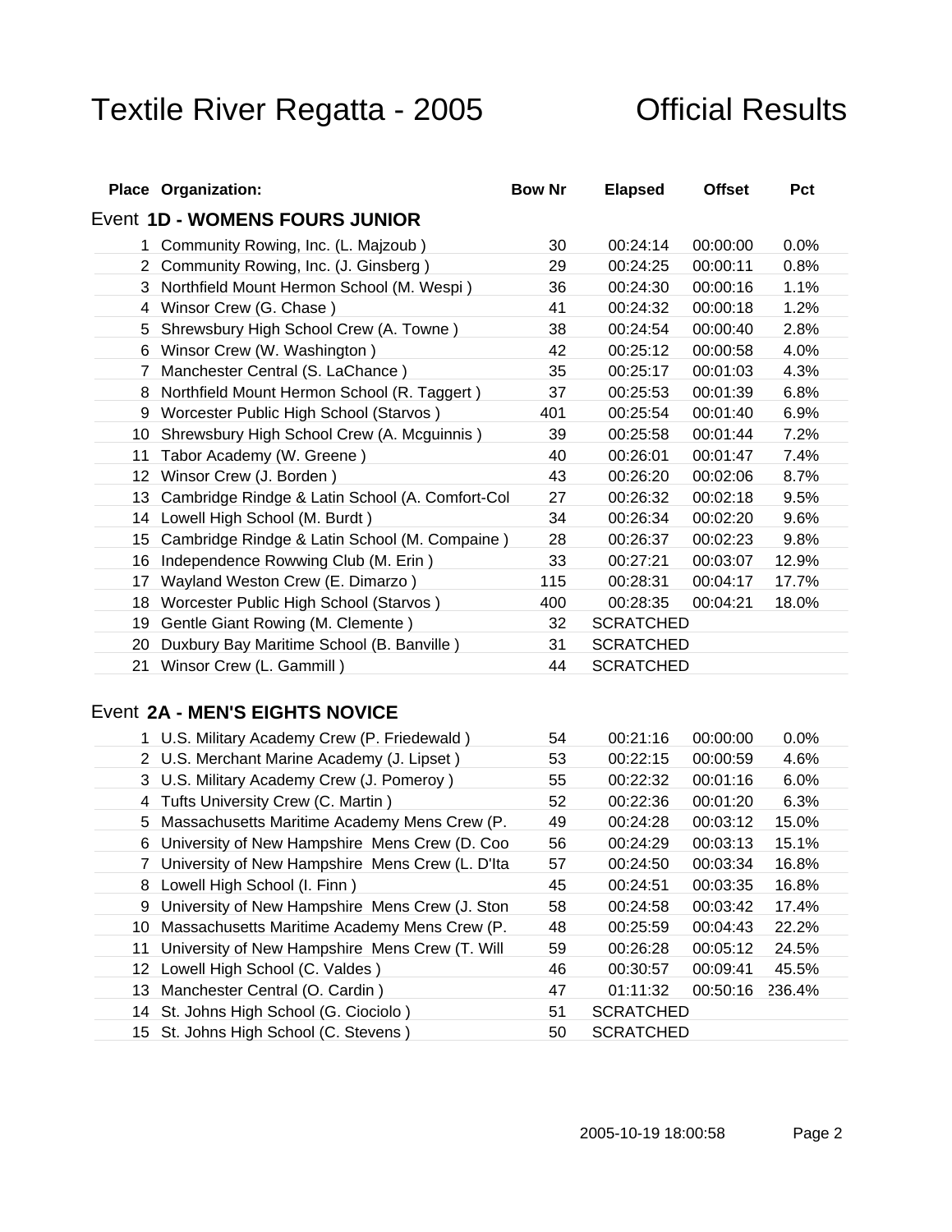| <b>Place Organization:</b>                                                        | <b>Bow Nr</b> | <b>Elapsed</b>    | Offset Pct                                                 |                |  |
|-----------------------------------------------------------------------------------|---------------|-------------------|------------------------------------------------------------|----------------|--|
| Event 2B - MEN'S EIGHTS JUNIOR                                                    |               |                   |                                                            |                |  |
| 1 Chaminade High School (P. Ciullo)                                               | - 61          |                   | 00:19:50 00:00:00 0.0%                                     |                |  |
| 2 Chaminade High School (M. Gentile)                                              |               |                   | 62  00:19:51  00:00:01  0.1%                               |                |  |
| 3 Shrewsbury High School Crew (R. Clark)                                          |               |                   | <u>74 00:19:58 00:00:08 0.7% </u>                          |                |  |
| 4 Wayland Weston Crew (R. Love)                                                   |               |                   | 78  00:20:15  00:00:25  2.1%                               |                |  |
| 5 Wayland Weston Crew (D. Shehen)                                                 |               |                   | 79 00:20:35 00:00:45 3.8%                                  |                |  |
| 6 Belmont Hill School (M. Fuller)                                                 | 60            |                   | 00:20:36 00:00:46 3.9%                                     |                |  |
| 7 Chaminade High School (R. Lawkins)                                              | 63            |                   | 00:20:38 00:00:48 4.0%                                     |                |  |
| 8 St. Johns High School (T. Leonard)                                              |               |                   | 00:20:52 00:01:02 5.2%                                     |                |  |
| 9 Community Rowing, Inc.- Youth Program (B. Mills                                 | 65            |                   | 00:20:52 00:01:02 5.2%                                     |                |  |
| 10 Shrewsbury High School Crew (A. Simpson)                                       | 73            |                   | 00:20:59  00:01:09  5.8%                                   |                |  |
| 11 Chaminade High School (C. Gidiscin)                                            |               |                   | 64 00:21:07 00:01:17 6.5%                                  |                |  |
| 12 Lowell High School (D. Dean)                                                   |               |                   | 72 00:21:27 00:01:37 8.2%                                  |                |  |
| 13 St. Johns High School (M. Karpas)                                              |               | 00:21:41          | 00:01:51 9.3%                                              |                |  |
| 14 Community Rowing, Inc.- Youth Program (L. Thor                                 | 66<br>67      | 00:21:54          |                                                            | 00:02:04 10.4% |  |
| 15 Concord Crew Club (M. Curran)                                                  |               |                   | 00:21:55  00:02:05  10.5%                                  |                |  |
| 16 Concord Crew Club (W. MacIntosh)                                               |               |                   | 00:02:26 12.3%                                             |                |  |
| 17 Wayland Weston Crew (R. Breit)                                                 | 80            |                   | 00:22:26  00:02:36  13.1%                                  |                |  |
| 18 Concord Crew Club (M. Fuller)                                                  |               |                   | 69  00:23:08  00:03:18  16.6%<br>00:23:17  00:03:27  17.4% |                |  |
| 19 Great Bay Rowing (A. Rainey)<br>20 Duxbury Bay Maritime School (R. Campanelli) |               |                   | 70   00:24:47   00:04:57   25.0%                           |                |  |
| 21 Worcester Public High School (Starvos)                                         |               | 403 DID NOT START |                                                            |                |  |
| 22 St. Johns High School (D. Delrosario)                                          |               | 77 SCRATCHED      |                                                            |                |  |
|                                                                                   |               |                   |                                                            |                |  |

### Event **3A - WOMEN'S EIGHTS NOVICE**

| U.S. Military Academy Crew (C. McNair)              |                                  |
|-----------------------------------------------------|----------------------------------|
| 2 U.S. Military Academy Crew (S. McKenna)           |                                  |
| 3 Community Rowing, Inc.- Youth Program (M. Fost 81 | 00:25:13  00:01:15  5.2%         |
| 4 Tufts University Crew (K. Siegel)                 | 86  00:26:08  00:02:10  9.0%     |
| 5 University of Massachusetts - Lowell (A. Bibeau)  | - 89                             |
| 6 Lowell High School (B. Walsh )                    | 82 00:27:41 00:03:43 15.5%       |
| Simmons College (C. Cavanaugh)                      | 85   00:29:34   00:05:36   23.4% |
| 8 Manchester Central (S. Gersten)                   | 84   00:30:15   00:06:17   26.2% |
| ) Lowell High School (S. Kilbride)                  | 83   00:33:00   00:09:02   37.7% |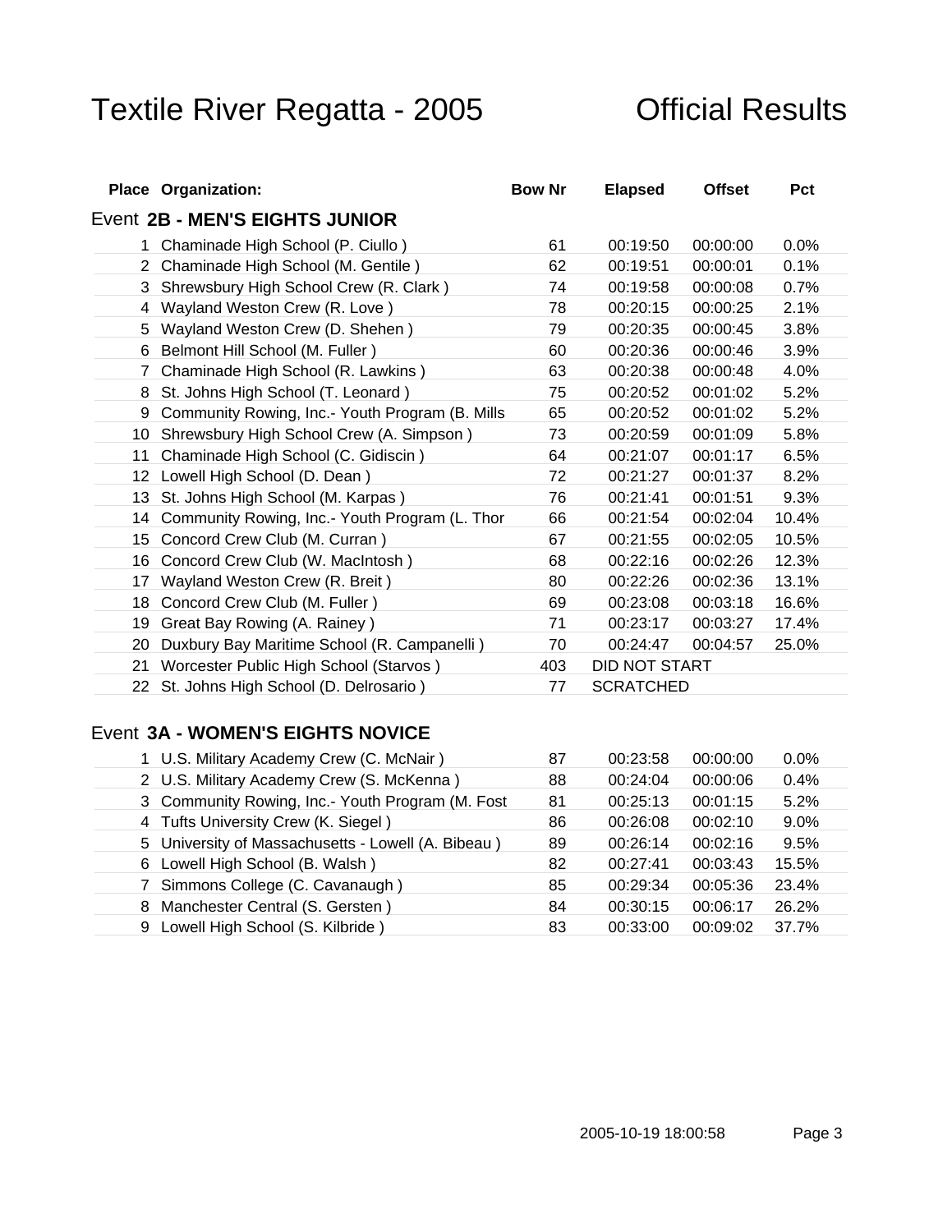| <b>Place Organization:</b>                      | <b>Bow Nr</b>    | <b>Elapsed</b>                | Offset Pct      |                 |
|-------------------------------------------------|------------------|-------------------------------|-----------------|-----------------|
| Event 3B - WOMEN'S EIGHTS JUNIOR                |                  |                               |                 |                 |
| Wayland Weston Crew (M. French)                 | 112              | 00:21:57                      |                 | $00:00:00$ 0.0% |
| 2 Community Rowing, Inc. (S. Stockwood)         | 95               | 00:22:19  00:00:22  1.7%      |                 |                 |
| 3 Community Rowing, Inc. (E. Siani)             | 96 —             | 00:22:26 00:00:29 2.2%        |                 |                 |
| 4 Lowell High School (Z. Khankhel)              |                  | 00:23:21                      |                 | $00:01:24$ 6.4% |
| 5 Our Lady of Mercy Academy (OLMA) (M. Horan)   | 108              | 00:23:27                      | $00:01:30$ 6.8% |                 |
| 6 Wayland Weston Crew (B. El-hage)              |                  | 113  00:23:31  00:01:34  7.1% |                 |                 |
| 7 Shrewsbury High School Crew (J. Riedell)      | 110              | 00:23:33 00:01:36 7.3%        |                 |                 |
| 8 Community Rowing, Inc. (M. Anderson)          | 97               | 00:23:34 00:01:37 7.4%        |                 |                 |
| 9 Cape Cod Rowing, Inc. (K. Wolsieffer)         | 92               | 00:23:36 00:01:39 7.5%        |                 |                 |
| 10 St. Mary Academy - Bay View (A. Abram)       | 111              | 00:23:44 00:01:47 8.1%        |                 |                 |
| 11 Manchester Central (A. Wright)               | 106              | 00:23:56 00:01:59 9.0%        |                 |                 |
| 12 Great Bay Rowing (K. Griswold)               | 104              | 00:24:02 00:02:05 9.5%        |                 |                 |
| 13 Wayland Weston Crew (L. Berman)              | 114              | 00:24:07 00:02:10 9.9%        |                 |                 |
| 14 Concord Crew Club (A. Comstock-Gay)          | 100              | 00:24:27 00:02:30 11.4%       |                 |                 |
| 15 Community Rowing, Inc. (C. Coyne)            | 98               | 00:24:31  00:02:34  11.7%     |                 |                 |
| 16 Winsor Crew (E. Thomas)                      | 116              | 00:25:26 00:03:29 15.9%       |                 |                 |
| 17 Duxbury Bay Maritime School (J. Hopkins)     | 102 <sub>2</sub> | 00:25:27                      | 00:03:30 15.9%  |                 |
| 18 Manchester Central (E. Johnson)              | 107              | 00:25:48 00:03:51 17.5%       |                 |                 |
| 19 Our Lady of Mercy Academy (OLMA) (K. Cerrone | 109              | 00:26:02 00:04:05 18.6%       |                 |                 |
| 20 Cape Cod Rowing, Inc. (C. Harrington)        | 93               | 00:26:06 00:04:09 18.9%       |                 |                 |
| 21 Winsor Crew (M. Traquina)                    | 117              | 00:26:08  00:04:11  19.1%     |                 |                 |
| 22 Cape Cod Rowing, Inc. (K. Berzinis)          | 94               | 00:27:01  00:05:04  23.1%     |                 |                 |
| 23()                                            | 408              | 00:27:48 00:05:51 26.7%       |                 |                 |
| 24 Duxbury Bay Maritime School (A. Dimatteo)    | 103              | 00:31:13  00:09:16  42.2%     |                 |                 |
| 25 Community Rowing, Inc. (L. Majzoub)          |                  | 99 SCRATCHED                  |                 |                 |
| 26 Concord Crew Club (K. Cook)                  |                  | 411 SCRATCHED                 |                 |                 |

### Event **4A - MEN'S SINGLES MASTERS**

| Unaffiliated (M. Blouin)                                                    |
|-----------------------------------------------------------------------------|
| ∠ Union Boat Club (C. Petruzziello)                                         |
| 3 Merrimack River Rowing Association (R. Martin) 119 00:26:35 00:00:43 2.8% |
| 4 Cambridge Rindge & Latin School (D. Wickenheis 118 DID NOT START          |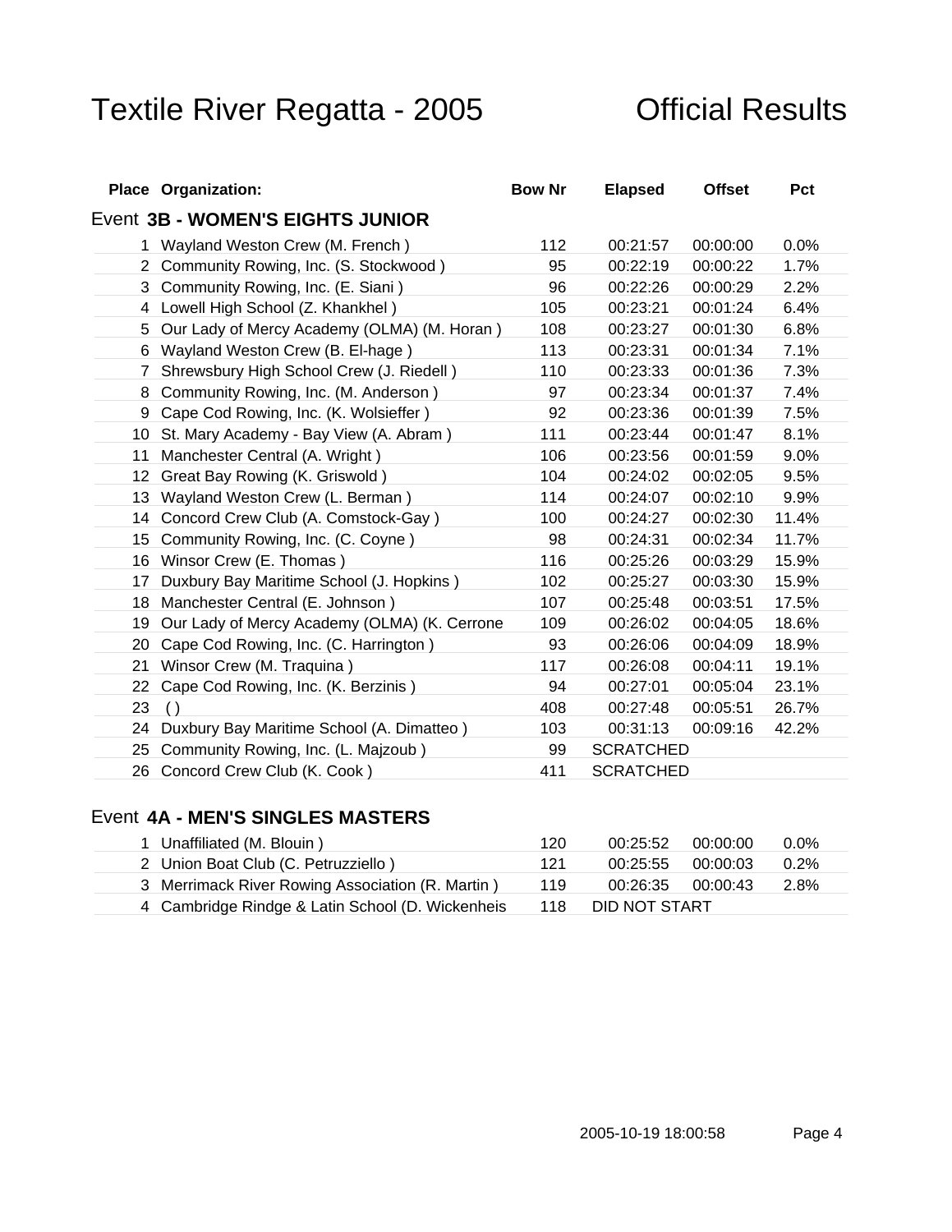| Event 4B - MEN'S SINGLES SENIOR MASTERS<br>1 New Haven Rowing Club (S. Davies)<br>127  00:24:07  00:00:00  0.0%<br>2 University of Massachusetts Womens Rowing (A.<br>00:24:14 00:00:07 0.5%<br>132<br>3 Riverside Boat Club (T. Lowe)<br>129  00:24:14  00:00:07  0.5%<br>130 00:24:22 00:00:15 1.0%<br>4 Riverside Boat Club (A. O'Brien)<br>5 Dresden Rowing Club (P. Kermond)<br>124  00:24:23  00:00:16  1.1%<br>6 Cambridge Boat Club (M. Findeis)<br>123 00:24:35 00:00:28 1.9%<br>00:24:47 00:00:40 2.8%<br>7 Merrimack River Rowing Association (R. Hoch)<br>126<br>8 QRA (E. McGuinn)<br>378  00:25:55  00:01:48  7.5%<br>9 Quinsigamond Rowing Association, Inc. (P. Guida<br>00:26:02 00:01:55 7.9%<br>128<br>10 Unaffiliated (E. Parizeau)<br>131   00:26:22   00:02:15   9.3%<br>11 Merrimack River Rowing Association (J. LaFrenier<br>00:27:03  00:02:56  12.2%<br>125<br>12 Black Fly Scullers (T. Paul)<br>122 00:27:14 00:03:07 12.9%<br>13 Winnipesaukee Rowing Club (D. Stowe)<br>133 SCRATCHED | <b>Place Organization:</b> | <b>Bow Nr</b> | <b>Elapsec</b> | Offset Pct |  |
|----------------------------------------------------------------------------------------------------------------------------------------------------------------------------------------------------------------------------------------------------------------------------------------------------------------------------------------------------------------------------------------------------------------------------------------------------------------------------------------------------------------------------------------------------------------------------------------------------------------------------------------------------------------------------------------------------------------------------------------------------------------------------------------------------------------------------------------------------------------------------------------------------------------------------------------------------------------------------------------------------------------------|----------------------------|---------------|----------------|------------|--|
|                                                                                                                                                                                                                                                                                                                                                                                                                                                                                                                                                                                                                                                                                                                                                                                                                                                                                                                                                                                                                      |                            |               |                |            |  |
|                                                                                                                                                                                                                                                                                                                                                                                                                                                                                                                                                                                                                                                                                                                                                                                                                                                                                                                                                                                                                      |                            |               |                |            |  |
|                                                                                                                                                                                                                                                                                                                                                                                                                                                                                                                                                                                                                                                                                                                                                                                                                                                                                                                                                                                                                      |                            |               |                |            |  |
|                                                                                                                                                                                                                                                                                                                                                                                                                                                                                                                                                                                                                                                                                                                                                                                                                                                                                                                                                                                                                      |                            |               |                |            |  |
|                                                                                                                                                                                                                                                                                                                                                                                                                                                                                                                                                                                                                                                                                                                                                                                                                                                                                                                                                                                                                      |                            |               |                |            |  |
|                                                                                                                                                                                                                                                                                                                                                                                                                                                                                                                                                                                                                                                                                                                                                                                                                                                                                                                                                                                                                      |                            |               |                |            |  |
|                                                                                                                                                                                                                                                                                                                                                                                                                                                                                                                                                                                                                                                                                                                                                                                                                                                                                                                                                                                                                      |                            |               |                |            |  |
|                                                                                                                                                                                                                                                                                                                                                                                                                                                                                                                                                                                                                                                                                                                                                                                                                                                                                                                                                                                                                      |                            |               |                |            |  |
|                                                                                                                                                                                                                                                                                                                                                                                                                                                                                                                                                                                                                                                                                                                                                                                                                                                                                                                                                                                                                      |                            |               |                |            |  |
|                                                                                                                                                                                                                                                                                                                                                                                                                                                                                                                                                                                                                                                                                                                                                                                                                                                                                                                                                                                                                      |                            |               |                |            |  |
|                                                                                                                                                                                                                                                                                                                                                                                                                                                                                                                                                                                                                                                                                                                                                                                                                                                                                                                                                                                                                      |                            |               |                |            |  |
|                                                                                                                                                                                                                                                                                                                                                                                                                                                                                                                                                                                                                                                                                                                                                                                                                                                                                                                                                                                                                      |                            |               |                |            |  |
|                                                                                                                                                                                                                                                                                                                                                                                                                                                                                                                                                                                                                                                                                                                                                                                                                                                                                                                                                                                                                      |                            |               |                |            |  |
|                                                                                                                                                                                                                                                                                                                                                                                                                                                                                                                                                                                                                                                                                                                                                                                                                                                                                                                                                                                                                      |                            |               |                |            |  |

### Event **4C - MEN'S SINGLES GRAND MASTERS**

| Cambridge Boat Club (G. Stone ) 435 00:24:02 00:00:00 0.0%                  |                   |                                   |  |
|-----------------------------------------------------------------------------|-------------------|-----------------------------------|--|
| 2 Merrimack River Rowing Association (R. Sengsta 138 00:24:07 00:00:05 0.3% |                   |                                   |  |
| 3 Riverside Boat Club (J. Yasaitis ) 139 00:24:40 00:00:38 2.6%             |                   |                                   |  |
| 4 University of Massachusetts Womens Rowing (J. 143 00:24:52 00:00:50 3.5%  |                   |                                   |  |
| 5 Unaffiliated (D. Ireland)                                                 |                   | 142   00:25:12   00:01:10   4.9%  |  |
| 6 Community Rowing, Inc. (T. Wheatley)                                      |                   | 137  00:26:27  00:02:25  10.1%    |  |
| 7 Riverside Boat Club (R. Emmel)                                            |                   | 140  00:26:55  00:02:53  12.0%    |  |
| 8 Squamscott Scullers (G. Roe)                                              |                   | 141   00:27:19   00:03:17   13.7% |  |
| 9 Community Rowing, Inc. (H. Scott)                                         |                   | 136   00:27:51   00:03:49   15.9% |  |
| 10 Cambridge Boat Club (C. Pieper)                                          | 134 DID NOT START |                                   |  |
|                                                                             |                   |                                   |  |

### Event **4D - MEN'S SINGLES VETERAN**

| ' Merrimack River Rowing Association (R. Lynch) 376 | 00:28:54 00:00:00 0.0%   |
|-----------------------------------------------------|--------------------------|
| 2 Unaffiliated (P. Spellman)                        | 00:30:40  00:01:46  6.1% |
| <sup>3</sup> Cambridge Boat Club (R. Borggaard)     | DID NOT START            |

### Event **4E - WOMEN'S SINGLES MASTERS**

| Community Rowing, Inc. (C. Truman)  | $00:26:09$ 00:00:00 0.0%  |  |  |
|-------------------------------------|---------------------------|--|--|
| Amoskeag Rowing Club (S. Wight)     | $00:29:14$ 00:03:05 11.8% |  |  |
| Cape Cod Rowing, Inc. (D. Brewster) |                           |  |  |

### Event **4F - WOMEN'S SINGLES SENIOR MASTERS**

| 1 Merrimack River RowClubing Association (G. LaF 148 00:29:26 00:00:00 0.0% |  |
|-----------------------------------------------------------------------------|--|
|                                                                             |  |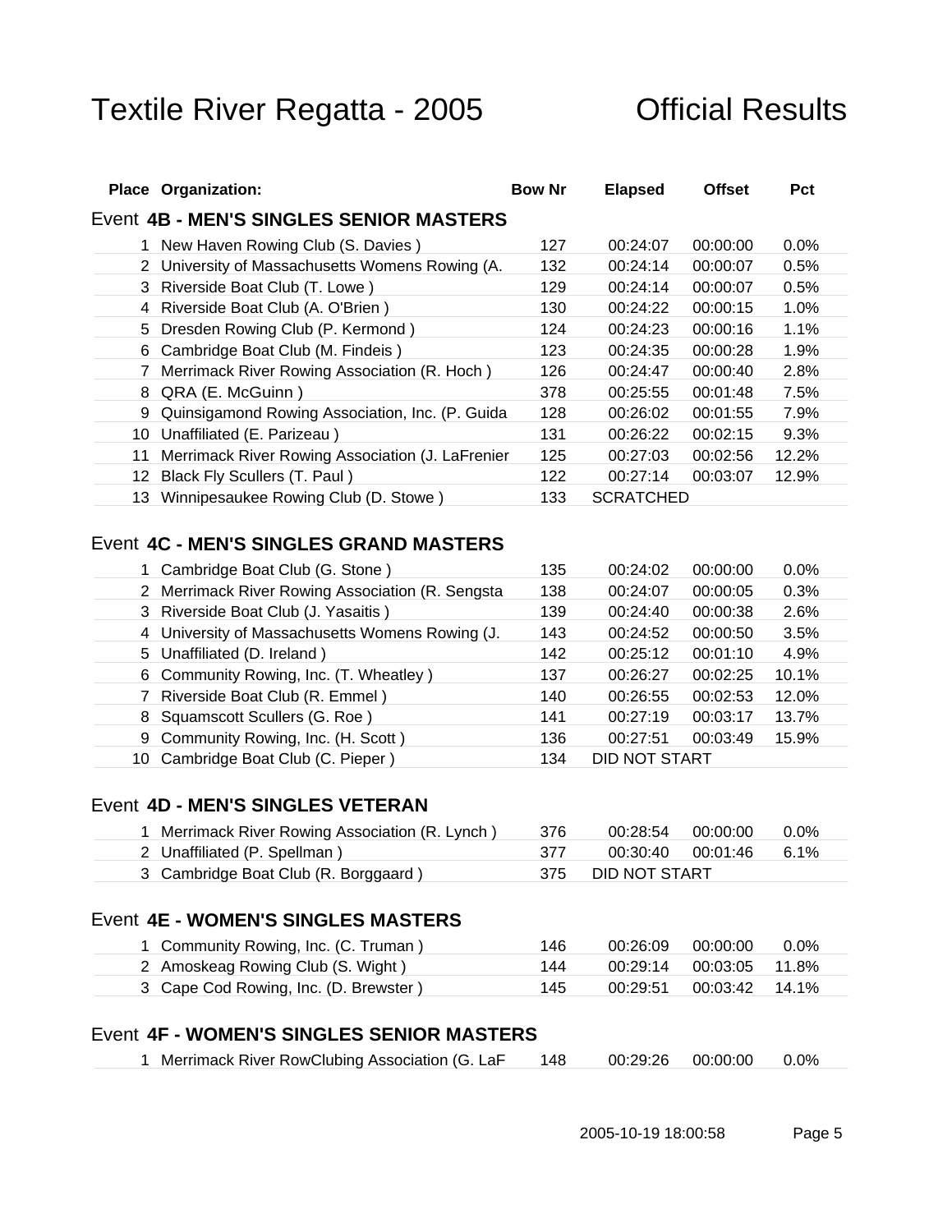| <b>Place Organization:</b>                                                         | <b>Bow Nr</b> | <b>Elapsed</b>                                     | Offset Pct |  |
|------------------------------------------------------------------------------------|---------------|----------------------------------------------------|------------|--|
| Event 4G - WOMEN'S SINGLES GRAND MASTERS                                           |               |                                                    |            |  |
| 1 Unaffiliated (C. Johnson)                                                        | 150           | 00:29:01  00:00:00  0.0%                           |            |  |
| 2 Merrimack River Rowing Association (W. Breiland                                  | 149           | 00:29:04 00:00:03 0.2%                             |            |  |
| 3 Unaffiliated (M. Weathersby)                                                     |               | 151 DID NOT START                                  |            |  |
|                                                                                    |               |                                                    |            |  |
| Event 5 - MIXED DOUBLES OPEN                                                       |               |                                                    |            |  |
| 1 Merrimack River Rowing Association (R. Spiecker                                  | 152           | 00:26:20 00:00:00 0.0%                             |            |  |
|                                                                                    |               |                                                    |            |  |
| Event 6 - WOMEN'S EIGHTS CLUB                                                      |               |                                                    |            |  |
| 1 Riverside Boat Club (C. Bosca)                                                   | 167           | 00:21:22 00:00:00 0.0%                             |            |  |
| 2 Colby College Crew (A. Feutz)                                                    | 155           | 00:22:02 00:00:40 3.1%                             |            |  |
| 3 College of the Holy Cross (B. Bergeron)                                          | 156           | 00:22:12 00:00:50 3.9%                             |            |  |
| 4 Worcester Polytechnic Institute Crew (J. Mclaughli                               | 182           | 00:22:22 00:01:00 4.7%                             |            |  |
| 5 University of New Hampshire Womens Crew (K. L                                    | 177           | 00:22:26 00:01:04 5.0%                             |            |  |
| 6 University of Vermont Crew (L. Herring)                                          | 179           | 00:22:30  00:01:08  5.3%                           |            |  |
| 7 Tufts University Crew (J. Case)                                                  | 172           | 00:22:31 00:01:09 5.4%                             |            |  |
| 8 Community Rowing, Inc. (C. Forrester)                                            | 158           | 00:22:33  00:01:11  5.5%                           |            |  |
| 9 Riverside Boat Club (D. Morrissey)                                               | 168           | 00:22:33  00:01:11  5.5%                           |            |  |
| 10 University of New Hampshire Womens Crew (C. B 176                               |               | 00:22:34 00:01:12 5.6%                             |            |  |
| 11 MIT Boat Club (K. Lange)                                                        | 166           | 00:22:44 00:01:22 6.4%                             |            |  |
| 12 Community Rowing, Inc. (O. Guerrero Motz)                                       | 159<br>173    | 00:22:44 00:01:22 6.4%                             |            |  |
| 13 Tufts University Crew (D. Zenier)<br>14 Simmons College (M. Stewart)            |               | 00:22:45  00:01:23  6.5%<br>00:22:55 00:01:33 7.3% |            |  |
| 15 University of Vermont Crew (M. Natalie)                                         | 180           | 00:23:40  00:02:18  10.8%                          |            |  |
| 16 University of Massachusetts Womens Rowing (C.                                   | 175           | 00:23:49  00:02:27  11.5%                          |            |  |
| 17 College of the Holy Cross (A. Kaufman)                                          | 157           | 00:24:11  00:02:49  13.2%                          |            |  |
| 18 Brandeis University Crew (R. Welch)                                             | 153           | 00:24:45 00:03:23 15.8%                            |            |  |
| 19 University of New Hampshire Womens Crew (J. M 178                               |               | 00:25:01 00:03:39 17.1%                            |            |  |
| 20 Style Driven Rowing Club (J. Hewitson)                                          | 171           | 00:25:05 00:03:43 17.4%                            |            |  |
| 21 Concord Crew Club (M. Koch)                                                     | 162           | 00:25:36  00:04:14  19.8%                          |            |  |
| 22 Lesley University (J. Barnes)                                                   | 164           | 00:25:41  00:04:19  20.2%                          |            |  |
| 23 Gentle Giant Rowing (L. Ray)                                                    | 163           | 00:26:12 00:04:50 22.6%                            |            |  |
| 24 Massachusetts Maritime Academy Mens Crew (C.                                    |               | 00:26:50 00:05:28 25.6%                            |            |  |
| 25 Wellesley College (R. Dautoff)                                                  | 181           | 00:27:03  00:05:41  26.6%                          |            |  |
| 26 Southern New Hampshire University (E. Ferguli)                                  | 170           | 00:27:44 00:06:22 29.8%                            |            |  |
| 27 Community Rowing, Inc. (C. C)                                                   | 161           | 00:27:44 00:06:22 29.8%                            |            |  |
| 28 Cape Cod Rowing, Inc. (T. Cullen)                                               | 154           | 00:28:01  00:06:39  31.1%                          |            |  |
| 29 U.S. Military Academy Crew (P. Rusinko)<br>30 Community Rowing, Inc. (P. Wayne) |               | 174 SCRATCHED<br>160 DNF                           |            |  |
|                                                                                    |               |                                                    |            |  |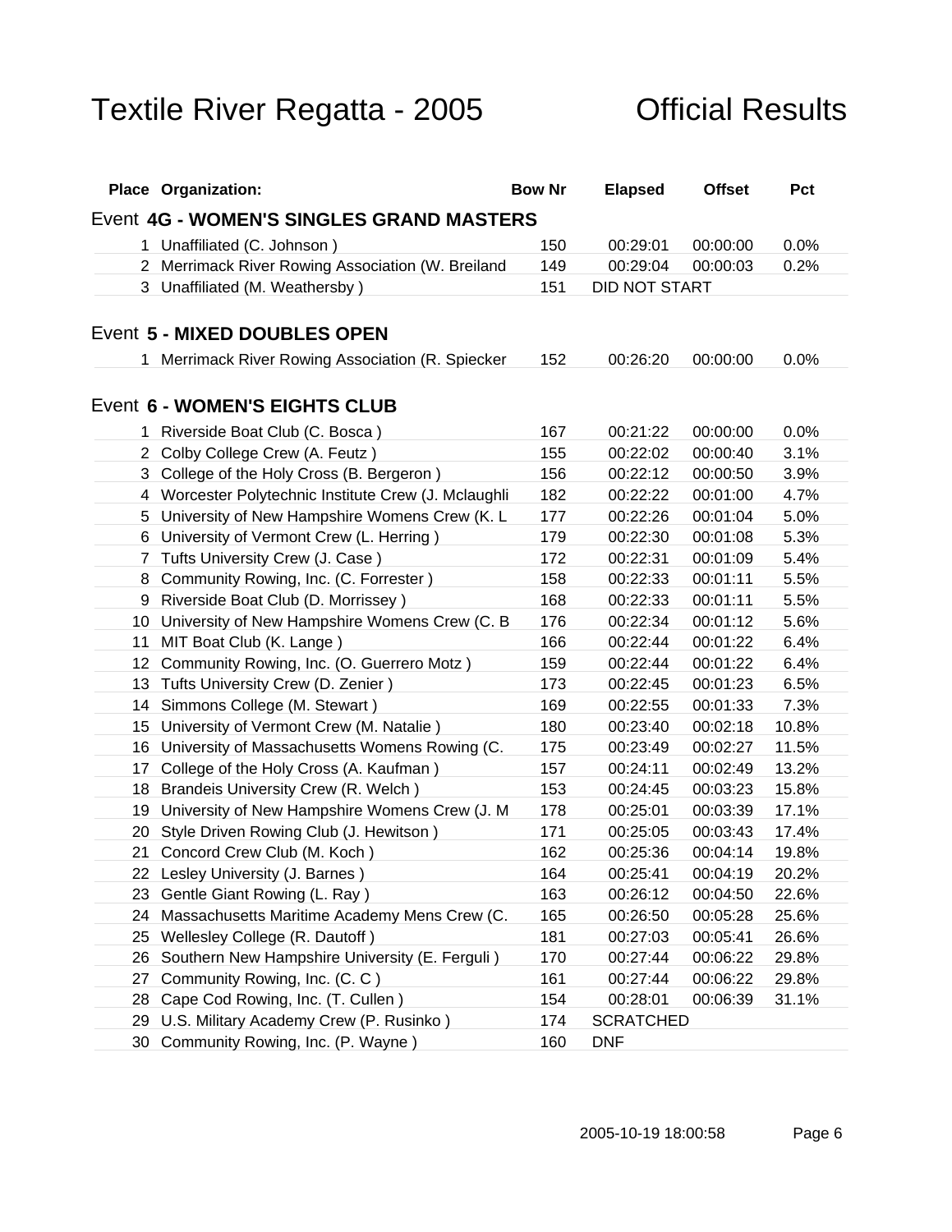| <b>Place Organization:</b>                                                                            | <b>Bow Nr</b> | <b>Elapsed</b>                                              | Offset Pct |
|-------------------------------------------------------------------------------------------------------|---------------|-------------------------------------------------------------|------------|
| Event 7A - MEN'S FOURS LIGHTWEIGHT                                                                    |               |                                                             |            |
| 1 University of Vermont Crew (W. Chapman-Hale)                                                        | 186           | 00:23:16 00:00:00 0.0%                                      |            |
| 2 Bowdoin Rowing Association (M. Hendrickson                                                          | 183           | 00:23:30  00:00:14  1.0%                                    |            |
| 3 Manchester Central (J. Lavoie)                                                                      |               | 184  00:25:16  00:02:00  8.6%                               |            |
| 4 Manchester Central (J. Chabot)                                                                      |               | 185 DID NOT START                                           |            |
|                                                                                                       |               |                                                             |            |
| Event 7B - WOMEN'S FOURS LIGHTWEIGHT                                                                  |               |                                                             |            |
| 1 Community Rowing, Inc. (N. Whitestone)                                                              |               | 188  00:24:02  00:00:00  0.0%                               |            |
| 2 Community Rowing, Inc. (R. Turri Vise)                                                              | 189           | 00:24:14 00:00:12 0.8%                                      |            |
| 3 Bowdoin Rowing Association (L. Moe)                                                                 | 187           | 00:25:51  00:01:49  7.6%                                    |            |
| 4 Gentle Giant Rowing (S. Hatfield)                                                                   | 190           | 00:27:29  00:03:27  14.4%                                   |            |
| 5 U.S. Military Academy Crew (L. Cho)                                                                 |               | 193 SCRATCHED                                               |            |
| 6 MIT Boat Club (S. Newmann)                                                                          |               | 192 DID NOT START                                           |            |
| 7 Manchester Central (E. Clark)                                                                       |               | 191 DID NOT START                                           |            |
|                                                                                                       |               |                                                             |            |
| Event 8 - MEN'S FOURS OPEN                                                                            |               |                                                             |            |
| 1 College of the Holy Cross (I. Swirka)                                                               |               | 200  00:21:27  00:00:00  0.0%                               |            |
| 2 Belmont Hill School (R. Sampson)                                                                    | 194           | 00:21:27 00:00:00 0.0%                                      |            |
| 3 Union Boat Club (J. Hughes)                                                                         | 385           |                                                             |            |
| 4 Worcester Polytechnic Institute Crew (J. Rogers)                                                    | 216           | 00:21:49  00:00:22  1.7%                                    |            |
| 5 Bowdoin Rowing Association (E. Carr)                                                                |               | 195   00:21:54   00:00:27   2.1%                            |            |
| 6 Colby College Crew (J. Ferris)                                                                      | 199           | 00:22:03 00:00:36 2.8%                                      |            |
| 7 U.S. Merchant Marine Academy (D. Macris)                                                            | 209           | 00:22:05 00:00:38 3.0%                                      |            |
| 8 Riverside Boat Club (F. O'Leary)                                                                    | 207           | 00:22:20 00:00:53 4.1%                                      |            |
| 9 University of Massachusetts - Lowell (M. Walsh)                                                     | 213           | 00:22:21 00:00:54 4.2%                                      |            |
| 10 Team Attager (F. Schoch)                                                                           | 379           | 00:22:34 00:01:07 5.2%                                      |            |
| 11 Riverside Boat Club (K. Gordon)                                                                    | 206           | 00:22:41  00:01:14  5.7%                                    |            |
| 12 Bowdoin Rowing Association (T. Elson)                                                              |               | 196 00:22:57 00:01:30 7.0%                                  |            |
| 13 Community Rowing, Inc. (R. Higgens)                                                                |               | 202  00:23:17  00:01:50  8.5%                               |            |
| 14 Community Rowing, Inc. (J. Arm)                                                                    |               | 201  00:23:21  00:01:54  8.9%                               |            |
| 15 University of New Hampshire Mens Crew (M. Co                                                       | 214           | 00:23:29  00:02:02  9.5%                                    |            |
| 16 Gentle Giant Rowing (S. Zglezewski)                                                                | 203           | 00:23:30 00:02:03 9.6%                                      |            |
| 17 U.S. Merchant Marine Academy (B. Weiss)                                                            | 210           | 00:23:44 00:02:17 10.6%                                     |            |
| 18 Winnipesaukee Rowing Club (G. Fowler)                                                              | 215           | 00:24:06 00:02:39 12.4%                                     |            |
| 19 U.S. Military Academy Crew (P. Friedewald)                                                         | 211           | 00:24:09  00:02:42  12.6%                                   |            |
| 20 Roger Williams University (B. Arpaia)                                                              |               | 208  00:24:37  00:03:10  14.8%                              |            |
| 21 Brandeis University Crew (J. Kosbie)                                                               | 197           | 00:24:46 00:03:19 15.5%                                     |            |
| 22 Great Bay Rowing (A. Rainey)                                                                       |               | 204  00:25:46  00:04:19  20.1%                              |            |
| 23 Quinsigamond Rowing Association, Inc. (P. McGo 205<br>24 Brandeis University Crew (S. Pashkoviski) |               | 00:26:39  00:05:12  24.2%<br>198  00:27:04  00:05:37  26.2% |            |
|                                                                                                       |               |                                                             |            |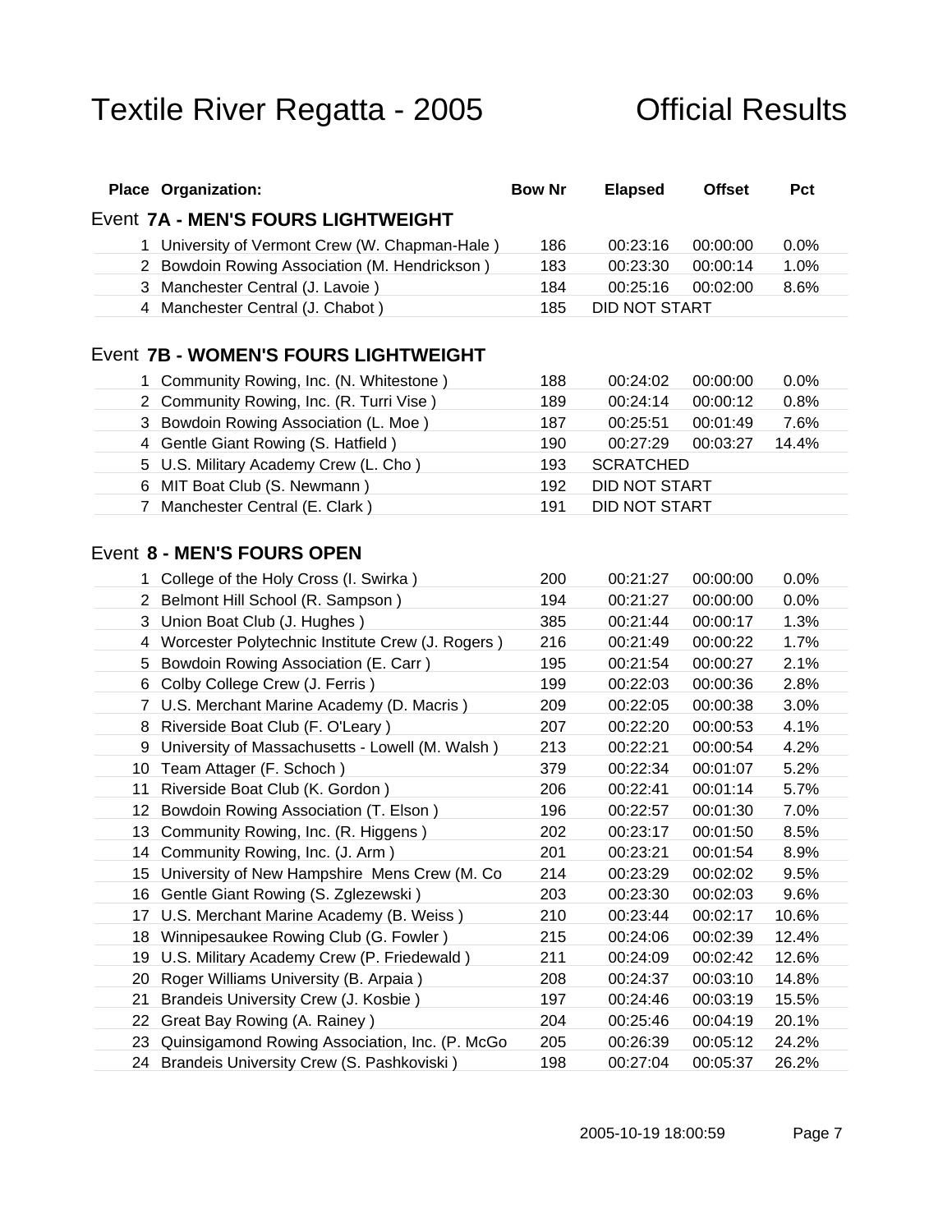| <b>Place Organization:</b>                                                              | <b>Bow Nr</b> | <b>Elapsed</b> | Offset Pct                                           |  |
|-----------------------------------------------------------------------------------------|---------------|----------------|------------------------------------------------------|--|
| Event 9 - MEN'S EIGHTS CLUB                                                             |               |                |                                                      |  |
| 1 Chaminade High School (M. Jonas)                                                      | 217           | 00:19:31       | $00:00:00$ 0.0%                                      |  |
| 2 Tufts University Crew (J. VanderKruk)                                                 | 231           |                | 00:20:14 00:00:43 3.7%                               |  |
| 3 College of the Holy Cross (D. Anderson)                                               | 219           |                | 00:20:23 00:00:52 4.4%                               |  |
| 4 St. Johns High School (S. Bachelder)                                                  | 229           |                | 00:20:32 00:01:01 5.2%                               |  |
| 5 WPI Crew (J. Kramer)                                                                  | 237           |                | 00:20:42 00:01:11 6.1%                               |  |
| 6 Tufts University Crew (A. Dennis)                                                     | 230           |                | 00:20:43 00:01:12 6.1%                               |  |
| 7 Colby College Crew (J. Berg)                                                          | 218           |                | 00:20:58 00:01:27 7.4%                               |  |
| 8 University of Vermont Crew (B. Voutin)                                                | 234           |                | 00:20:58 00:01:27 7.4%                               |  |
| 9 Worcester Polytechnic Institute Crew (B. Staver)                                      | 235           |                | 00:20:59 00:01:28 7.5%                               |  |
| 10 MIT Boat Club (J. Verrill)                                                           | 239           | 00:21:01       | 00:01:30 7.7%                                        |  |
| 11 Concord Crew Club (G. Richey)                                                        | 409           | 00:21:01       | 00:01:30 7.7%                                        |  |
| 12 Worcester Polytechnic Institute Crew (S. Gambrell                                    | 236           |                | 00:21:32 00:02:01 10.3%                              |  |
| 13 Community Rowing, Inc.- Youth Program (J. Hitt)                                      | 222           |                | 00:21:42  00:02:11  11.2%                            |  |
| 14 College of the Holy Cross (P. Golden)                                                | 220           |                | 00:21:52  00:02:21  12.0%                            |  |
| 15 University of New Hampshire Mens Crew (M. Gri                                        | 233           |                | 00:22:25 00:02:54 14.9%                              |  |
| 16 Community Rowing, Inc.- Youth Program (T. Enge                                       | 223           |                | 00:22:26 00:02:55 14.9%                              |  |
| 17 Massachusetts Maritime Academy Mens Crew (T.                                         | - 227         |                | 00:22:30 00:02:59 15.3%                              |  |
| 18 Community Rowing, Inc. (C. Kirkland)<br>19 U.S. Merchant Marine Academy (B. Webster) | 221<br>232    |                | 00:23:06  00:03:35  18.4%<br>00:23:30 00:03:59 20.4% |  |
| 20 MIT Sloan Crew (M. S)                                                                | 228           |                | 00:24:08 00:04:37 23.7%                              |  |
| 21 Gentle Giant Rowing (B. McAbee)                                                      | 225           |                | 00:24:20 00:04:49 24.7%                              |  |
| 22 Lowell High School (L. Tannheimer)                                                   |               |                | 226 00:25:56 00:06:25 32.9%                          |  |
|                                                                                         |               |                |                                                      |  |

### Event **10B - WOMEN'S EIGHTS LIGHTWEIGHT**

| <sup>1</sup> MIT Boat Club (K. Harrison)                                    | $11$ 00:22:59 00:00:00 0.0% |  |
|-----------------------------------------------------------------------------|-----------------------------|--|
| 2 Community Rowing, Inc. (L. Majzoub)                                       |                             |  |
| 3 University of Massachusetts Womens Rowing (M. 242 00:25:34 00:02:35 11.2% |                             |  |
| College of the Holy Cross (A. Furlong)                                      | SCRATCHED                   |  |

### Event **11A - MEN'S SINGLES OPEN**

| Union Boat Club (P. Rufo)                        | 245   00:23:11   00:00:00   0.0%  |
|--------------------------------------------------|-----------------------------------|
| 2 University of Massachusetts Mens Crew (W. Pier | 00:23:37  00:00:26  1.9%          |
| 3 University of Massachusetts Womens Rowing (J.  | 248 00:23:52 00:00:41 2.9%        |
| 4 MIT Boat Club (D. Perkins)                     | 243   00:25:49   00:02:38   11.4% |
| 5 MRRA (M. Sivigny)                              |                                   |
| 6 Unaffiliated (A. Peterson)                     | <u> 244 SCRATCHED</u>             |
| 7 Union Boat Club (T. Bohrer)                    | SCRATCHED                         |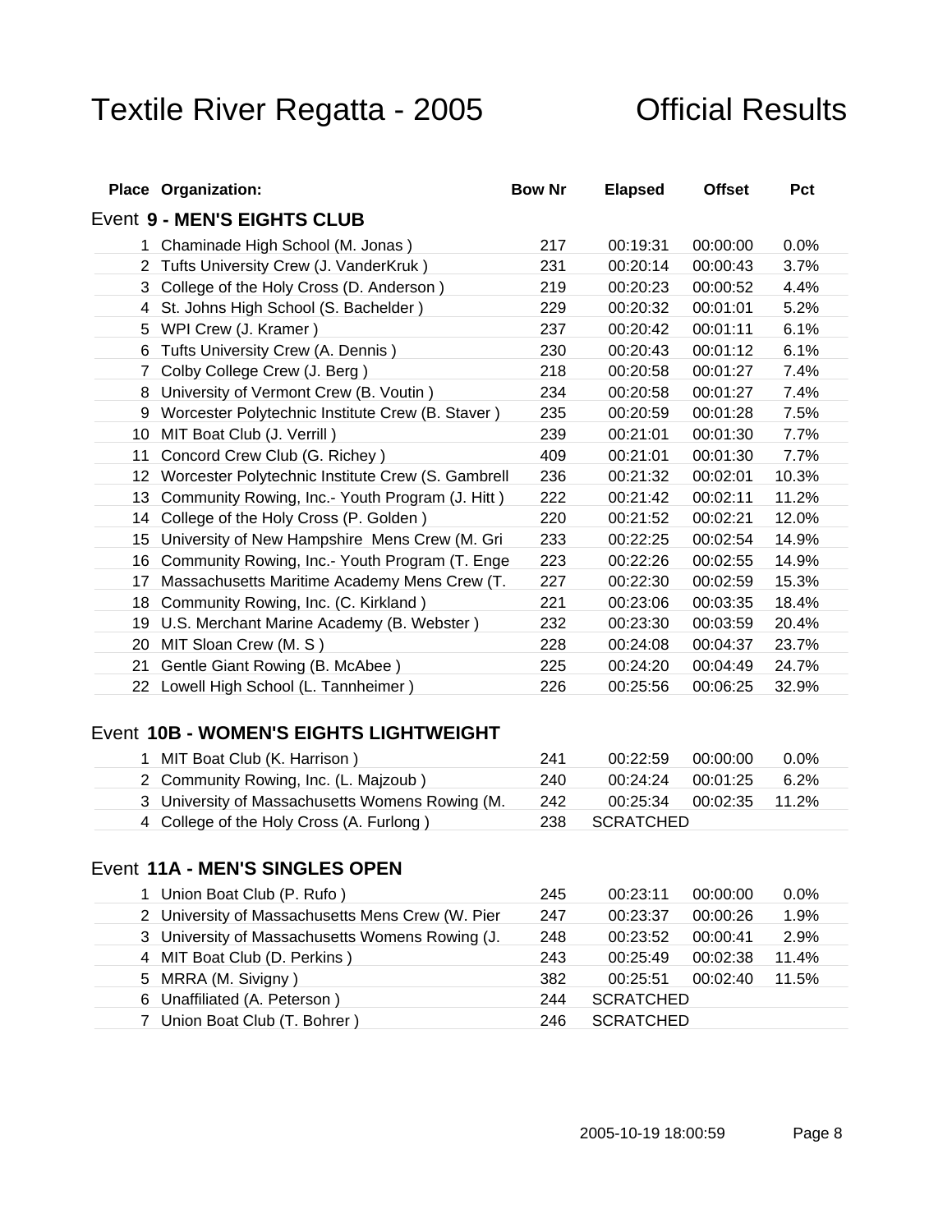| Event 11B - MEN'S SINGLES LIGHTWEIGHT<br>1 Holyoke Rows (Z. DePace)<br>2 POLAR ROWING (J. Haines)<br>3 USMMA (C. Macris)<br>University of Massachusetts Mens Crew (D. Snow<br>2 Tabor Academy (E. Peinert)<br>3 Merrimack River Rowing Association (T. Dempsey 251<br>1 U Mass Amherst (G. Young)<br>2 U Mass Amherst (T. Cotreau)<br>3 Worcester Public High School (Starvos)<br>4 Merrimack River Rowing Association (S. Keating)<br>1 Riverside Boat Club (A. Westefeld)<br>2 Unaffiliated (L. Gordon)<br>3 Union Boat Club (K. OBrien)<br>4 Merrimack River Rowing Association (A. Blake)<br>5 Worcester Polytechnic Institute Crew (J. McAlear)<br>6 University of Massachusetts Womens Rowing (E. | 253 | 250<br>381<br>252 | 249   00:24:19   00:00:00   0.0%<br>00:24:22 00:00:03 0.2%<br>00:27:24 00:03:05 12.7%<br>00:25:25 00:00:00 0.0%<br>00:26:09  00:00:44  2.9%<br>SCRATCHED<br>256 00:26:19 00:00:00 0.0%<br>255 00:26:37 00:00:18 1.1% |  |
|---------------------------------------------------------------------------------------------------------------------------------------------------------------------------------------------------------------------------------------------------------------------------------------------------------------------------------------------------------------------------------------------------------------------------------------------------------------------------------------------------------------------------------------------------------------------------------------------------------------------------------------------------------------------------------------------------------|-----|-------------------|----------------------------------------------------------------------------------------------------------------------------------------------------------------------------------------------------------------------|--|
| Event 11C - MEN'S SINGLES CLUB<br>Event 11D - MEN'S SINGLES NOVICE<br>Event 12A - WOMEN'S SINGLES OPEN                                                                                                                                                                                                                                                                                                                                                                                                                                                                                                                                                                                                  |     |                   |                                                                                                                                                                                                                      |  |
|                                                                                                                                                                                                                                                                                                                                                                                                                                                                                                                                                                                                                                                                                                         |     |                   |                                                                                                                                                                                                                      |  |
|                                                                                                                                                                                                                                                                                                                                                                                                                                                                                                                                                                                                                                                                                                         |     |                   |                                                                                                                                                                                                                      |  |
|                                                                                                                                                                                                                                                                                                                                                                                                                                                                                                                                                                                                                                                                                                         |     |                   |                                                                                                                                                                                                                      |  |
|                                                                                                                                                                                                                                                                                                                                                                                                                                                                                                                                                                                                                                                                                                         |     |                   |                                                                                                                                                                                                                      |  |
|                                                                                                                                                                                                                                                                                                                                                                                                                                                                                                                                                                                                                                                                                                         |     |                   |                                                                                                                                                                                                                      |  |
|                                                                                                                                                                                                                                                                                                                                                                                                                                                                                                                                                                                                                                                                                                         |     |                   |                                                                                                                                                                                                                      |  |
|                                                                                                                                                                                                                                                                                                                                                                                                                                                                                                                                                                                                                                                                                                         |     |                   |                                                                                                                                                                                                                      |  |
|                                                                                                                                                                                                                                                                                                                                                                                                                                                                                                                                                                                                                                                                                                         |     |                   |                                                                                                                                                                                                                      |  |
|                                                                                                                                                                                                                                                                                                                                                                                                                                                                                                                                                                                                                                                                                                         |     |                   |                                                                                                                                                                                                                      |  |
|                                                                                                                                                                                                                                                                                                                                                                                                                                                                                                                                                                                                                                                                                                         |     |                   |                                                                                                                                                                                                                      |  |
|                                                                                                                                                                                                                                                                                                                                                                                                                                                                                                                                                                                                                                                                                                         |     |                   |                                                                                                                                                                                                                      |  |
|                                                                                                                                                                                                                                                                                                                                                                                                                                                                                                                                                                                                                                                                                                         |     | 404               | 00:29:13 00:02:54 11.0%                                                                                                                                                                                              |  |
|                                                                                                                                                                                                                                                                                                                                                                                                                                                                                                                                                                                                                                                                                                         | 254 |                   | 00:29:18  00:02:59  11.3%                                                                                                                                                                                            |  |
|                                                                                                                                                                                                                                                                                                                                                                                                                                                                                                                                                                                                                                                                                                         |     |                   |                                                                                                                                                                                                                      |  |
|                                                                                                                                                                                                                                                                                                                                                                                                                                                                                                                                                                                                                                                                                                         |     |                   |                                                                                                                                                                                                                      |  |
|                                                                                                                                                                                                                                                                                                                                                                                                                                                                                                                                                                                                                                                                                                         |     |                   | 380  00:26:02  00:00:00  0.0%                                                                                                                                                                                        |  |
|                                                                                                                                                                                                                                                                                                                                                                                                                                                                                                                                                                                                                                                                                                         |     |                   | 259  00:26:03  00:00:01  0.1%                                                                                                                                                                                        |  |
|                                                                                                                                                                                                                                                                                                                                                                                                                                                                                                                                                                                                                                                                                                         |     |                   | 260 00:26:39 00:00:37 2.4%                                                                                                                                                                                           |  |
|                                                                                                                                                                                                                                                                                                                                                                                                                                                                                                                                                                                                                                                                                                         |     |                   | 00:26:43 00:00:41 2.6%                                                                                                                                                                                               |  |
|                                                                                                                                                                                                                                                                                                                                                                                                                                                                                                                                                                                                                                                                                                         |     |                   | 00:26:45 00:00:43 2.8%                                                                                                                                                                                               |  |
|                                                                                                                                                                                                                                                                                                                                                                                                                                                                                                                                                                                                                                                                                                         | 257 |                   |                                                                                                                                                                                                                      |  |
| 7 University of Massachusetts Womens Rowing (L.                                                                                                                                                                                                                                                                                                                                                                                                                                                                                                                                                                                                                                                         | 264 |                   |                                                                                                                                                                                                                      |  |
| 8 University of New Hampshire Womens Crew (C. L 263                                                                                                                                                                                                                                                                                                                                                                                                                                                                                                                                                                                                                                                     | 261 |                   | 00:27:36 00:01:34 6.0%                                                                                                                                                                                               |  |
| 9 Unaffiliated (H. Dawes)                                                                                                                                                                                                                                                                                                                                                                                                                                                                                                                                                                                                                                                                               |     | 262               | 00:28:50  00:02:48  10.8%                                                                                                                                                                                            |  |
|                                                                                                                                                                                                                                                                                                                                                                                                                                                                                                                                                                                                                                                                                                         |     |                   | 00:29:26 00:03:24 13.1%<br>258 00:29:36 00:03:34 13.7%                                                                                                                                                               |  |

### Event **12B - WOMEN'S SINGLES LIGHTWEIGHT**

| Riverside Boat Club (L. Salter)                                            | 265 00:26:14 00:00:00 0.0%        |  |  |
|----------------------------------------------------------------------------|-----------------------------------|--|--|
| 2 Concord Crew Club (C. Curran)                                            | 147   00:27:08   00:00:54   3.4%  |  |  |
| 3 University of Massachusetts Womens Rowing (A. 269 00:27:48 00:01:34 6.0% |                                   |  |  |
| 4 Topeka Rowing Association (K. Schaetzel)                                 | 267   00:31:00   00:04:46   18.2% |  |  |
| 5 Unaffiliated (L. Beauregard)                                             | 268 DID NOT START                 |  |  |
| 6 Riverside Boat Club (S. Sloan)                                           | 266 DID NOT START                 |  |  |
|                                                                            |                                   |  |  |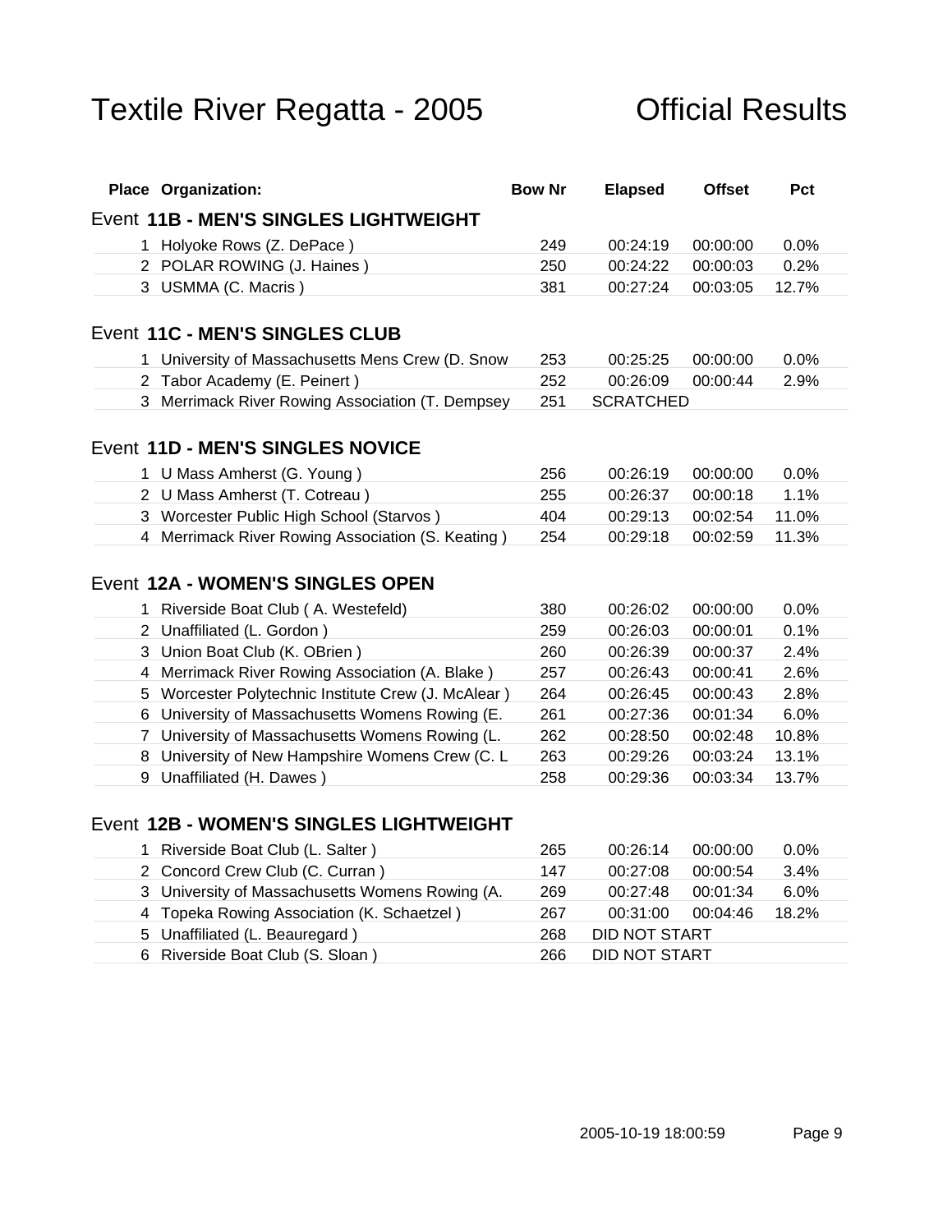| <b>Place Organization:</b>                         | <b>Bow Nr</b> | <b>Elapsed</b>                   | Offset Pct |
|----------------------------------------------------|---------------|----------------------------------|------------|
| Event 12C - WOMEN'S SINGLES CLUB                   |               |                                  |            |
| 1 Riverside Boat Club (K. OLeary)                  |               | 270  00:26:38  00:00:00  0.0%    |            |
| 2 Topeka Rowing Association (J. Schaetzel)         | 271           | 00:29:22 00:02:44 10.3%          |            |
| 3 University of Massachusetts Womens Rowing (E     | 273           | 00:33:30  00:06:52  25.8%        |            |
| 4 University of Massachusetts Womens Rowing (B.    |               | 272 DID NOT START                |            |
|                                                    |               |                                  |            |
| Event 12D - WOMEN'S SINGLES NOVICE                 |               |                                  |            |
| 1 Lowell High School (A. Zapatka)                  | 276           | 00:28:17 00:00:00 0.0%           |            |
| 2 Angry Fish Rowing Club (K. Kiernan)              |               | 274   00:29:09   00:00:52   3.1% |            |
| 3 Independence Rowwing Club (K. Lumbard)           |               | 275  00:31:35  00:03:18  11.7%   |            |
| 4 University of New Hampshire Womens Crew (A.      | 277           | 00:34:41 00:06:24 22.6%          |            |
|                                                    |               |                                  |            |
| Event 13A - MEN'S DOUBLES OPEN                     |               |                                  |            |
| 1 Union Boat Club (W. Piermarini)                  |               | 280  00:21:47  00:00:00  0.0%    |            |
| 2 Merrimack River Rowing Association (T. Row)      | 279           | 00:23:18 00:01:31 7.0%           |            |
| 3 Greenwich Rowing Club (D. Wassall)               |               | 278  00:25:59  00:04:12  19.3%   |            |
| 4 Union Boat Club (P. Brown)                       |               | 281 DID NOT START                |            |
|                                                    |               |                                  |            |
| Event 13B - MEN'S DOUBLES MASTERS                  |               |                                  |            |
| 1 Cambridge Boat Club (R. Borggaard)               |               | 282 00:23:57 00:00:00 0.0%       |            |
| 2 Riverside Boat Club (E. Cook)                    |               | 286 00:24:08 00:00:11 0.8%       |            |
| 3 Community Rowing, Inc. (H. Scott)                |               | 283  00:26:18  00:02:21  9.8%    |            |
| 4 Merrimack River Rowing Association (J. Griffeth) | 284           | 00:26:20 00:02:23 10.0%          |            |
| 5 Merrimack River Rowing Association (E. Partyka)  | 285           | 00:27:12 00:03:15 13.6%          |            |
| 6 Union Boat Club (J. Hughes)                      |               | 287 DID NOT START                |            |
|                                                    |               |                                  |            |
| Event 13C - MEN'S DOUBLES CLUB                     |               |                                  |            |
| 1 Independence Rowwing Club (D. Lampke)            | 288           | 00:26:56 00:00:00 0.0%           |            |
| 2 U.S. Merchant Marine Academy (B. Webster)        |               | 289  00:31:46  00:04:50  17.9%   |            |
|                                                    |               |                                  |            |
| Event 14A - WOMEN'S DOUBLES OPEN                   |               |                                  |            |
| 1 University of Massachusetts Womens Rowing (H.    | 291           | 00:23:44 00:00:00 0.0%           |            |
| 2 Community Rowing, Inc. (E. Greten)               |               | 384  00:25:51  00:02:07  8.9%    |            |
|                                                    |               |                                  |            |
| Event 14B - WOMEN'S DOUBLES MASTERS                |               |                                  |            |
|                                                    |               |                                  |            |
| 1 Community Rowing, Inc. (H. Power)                |               | 294 00:25:44 00:00:00 0.0%       |            |
| 2 Amoskeag Rowing Club (S. Aldrich)                |               | 293  00:26:02  00:00:18  1.2%    |            |
| 3 Riverside Boat Club (P. Trzcinski)               |               | 295 00:29:39 00:03:55 15.2%      |            |
|                                                    |               |                                  |            |
|                                                    |               |                                  |            |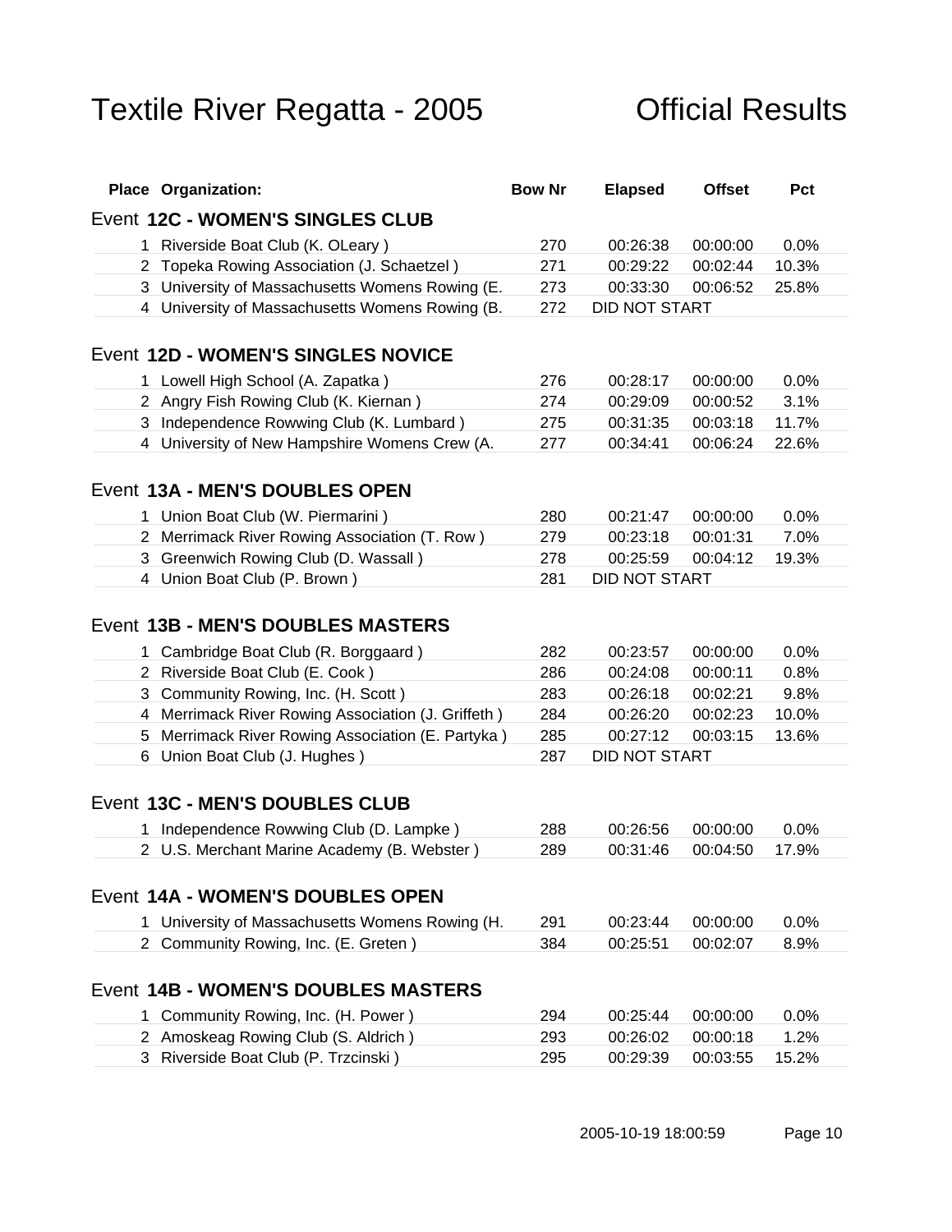| <b>Place Organization:</b>                      | <b>Bow Nr</b> | <b>Elapsed</b>    | Offset Pct                     |  |
|-------------------------------------------------|---------------|-------------------|--------------------------------|--|
| Event 14C - WOMEN'S DOUBLES CLUB                |               |                   |                                |  |
| 1 Winnipesaukee Rowing Club (L. Logel)          |               |                   | 292  00:27:07  00:00:00  0.0%  |  |
| 2 Independence Rowwing Club (J. McGuirk)        |               |                   | 296  00:30:32  00:03:25  12.6% |  |
| 3 University of Massachusetts Womens Rowing (A. | 299           |                   | 00:30:48 00:03:41 13.6%        |  |
| 4 Topeka Rowing Association (J. Schaetzel)      |               | 297 DID NOT START |                                |  |
| 5 U.S. Merchant Marine Academy (R. Dernar)      |               | 298 SCRATCHED     |                                |  |
|                                                 |               |                   |                                |  |
| Event 15A - MEN'S PAIRS OPEN                    |               |                   |                                |  |
| 1 Union Boat Club (V. Wallachia)                |               |                   | 303  00:23:40  00:00:00  0.0%  |  |
| 2 Bowdoin Rowing Association (E. Carr.)         |               |                   | 300  00:25:06  00:01:26  6.1%  |  |
| 3 Manchester Central (J. Normand)               |               |                   | 302 00:27:12 00:03:32 14.9%    |  |
| 4 Bowdoin Rowing Association (L. McKay)         |               |                   | 301  00:28:07  00:04:27  18.8% |  |
|                                                 |               |                   |                                |  |
| Event 15B - WOMEN'S PAIRS OPEN                  |               |                   |                                |  |
| 1 Community Rowing, Inc. (C. Martell)           | 306           |                   | 00:27:05 00:00:00 0.0%         |  |

| COMMITTED TOWNS OUT DUIT ON THE CONTINUING CONTINUING INC. (C. Mattell )   |  |  |
|----------------------------------------------------------------------------|--|--|
| 2 University of New Hampshire Womens Crew (M. $308$ 00:28:17 00:01:12 4.4% |  |  |
| 3 Bowdoin Rowing Association (L. Shoenfeld) 304 00:29:10 00:02:05 7.7%     |  |  |
| 4 University of New Hampshire Womens Crew (K. 307 00:29:24 00:02:19 8.6%   |  |  |
| 5 Bowdoin Rowing Association (B. French)                                   |  |  |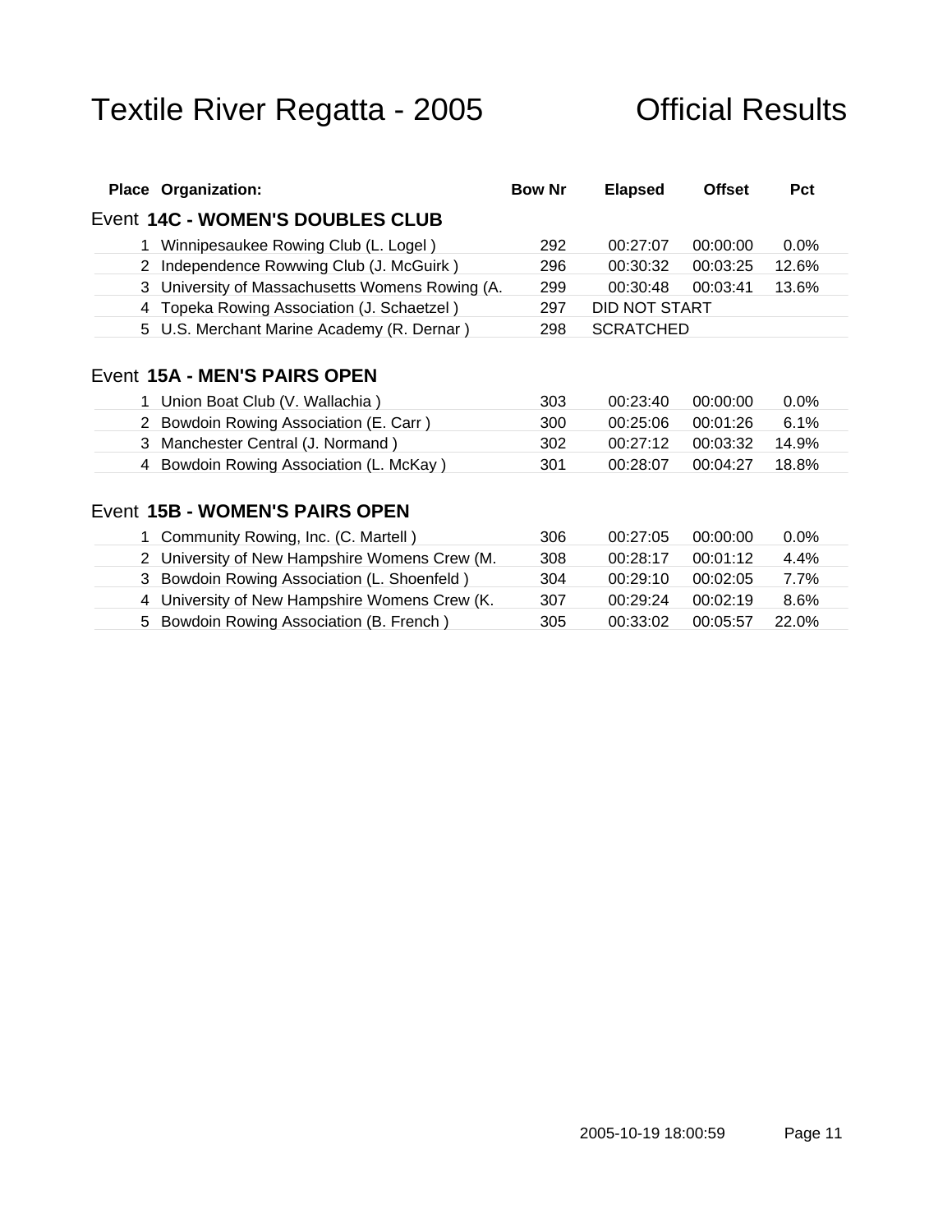| <b>Place Organization:</b>                           | <b>Bow Nr</b> | <b>Elapsed</b>                 | Offset Pct |
|------------------------------------------------------|---------------|--------------------------------|------------|
| Event 16 - WOMEN'S FOURS OPEN                        |               |                                |            |
| Riverside Boat Club (M. Mudgett)                     | 322           | 00:23:11 00:00:00 0.0%         |            |
| 2 Gentle Giant Rowing (I. Greenberg)                 |               | 00:25:00 00:01:49 7.8%         |            |
| 3 University of Massachusetts Womens Rowing (B.      | 329           | 00:25:05 00:01:54 8.2%         |            |
| 4 Worcester Polytechnic Institute Crew (J. Mclaughli | 335           | 00:25:07 00:01:56 8.3%         |            |
| 5 U.S. Merchant Marine Academy (C. Moore)            | 326           | 00:25:19  00:02:08  9.2%       |            |
| 6 MIT Boat Club (K. Lange)                           | 321           | 00:25:19  00:02:08  9.2%       |            |
| 7 Bowdoin Rowing Association (A. Thomas)             |               | 00:25:22 00:02:11 9.4%         |            |
| 8 University of New Hampshire Womens Crew (B. C 332  |               | 00:25:46 00:02:35 11.1%        |            |
| 9 University of Massachusetts Womens Rowing (K.      | 330           | 00:25:52 00:02:41 11.6%        |            |
| 10 Community Rowing, Inc. (C. Crosby)                |               | 314  00:25:58  00:02:47  12.0% |            |
| 11 Bowdoin Rowing Association (J. Abrams)            |               | 00:26:01  00:02:50  12.2%      |            |
| 12 Community Rowing, Inc. (P. Wayne)                 | 315           | 00:26:02  00:02:51  12.3%      |            |
| 13 Roger Williams University (S. Hurd)               |               | 00:26:12 00:03:01 13.0%        |            |
| 14 MIT ( )                                           | 410           | 00:26:23  00:03:12  13.8%      |            |
| 15 Brandeis University Crew (S. Robinson)            | 312           | 00:26:24 00:03:13 13.9%        |            |
| 16 University of New Hampshire Womens Crew (A.       | 331           | 00:26:35 00:03:24 14.7%        |            |
| 17 U.S. Military Academy Crew (P. Rusinko)           | 327           | 00:26:35 00:03:24 14.7%        |            |
| 18 Assumption College Rowing (A. Haduch)             | 309           | 00:27:04 00:03:53 16.8%        |            |
| 19 Massachusetts Maritime Academy Mens Crew (R.      | 320           | 00:27:08  00:03:57  17.0%      |            |
| 20 University of Massachusetts - Lowell (C. Flood)   | 328           | 00:27:50 00:04:39 20.1%        |            |
| 21 Lesley University (A. Delviscio)                  |               | 00:27:59 00:04:48 20.7%        |            |
| 22 University of New Hampshire Womens Crew (A. S     | 333           | 00:28:22 00:05:11 22.4%        |            |
| 23 Worcester Polytechnic Institute Crew (K. Gager)   | 334           | 00:28:44 00:05:33 23.9%        |            |
| 24 Brandeis University Crew (J. Lumpp)               |               | 00:28:57 00:05:46 24.9%        |            |
| 25 Southern New Hampshire University (E. Ferguli)    | 324           | 00:29:25  00:06:14  26.9%      |            |
| 26 Great Bay Rowing (K. Griswold)                    |               | 00:29:55  00:06:44  29.0%      |            |
| 27 Lesley University (J. Barnes)                     | 319           | 00:30:46 00:07:35 32.7%        |            |
| 28 Southern New Hampshire University (K. Culver)     | 325           | 00:31:00 00:07:49 33.7%        |            |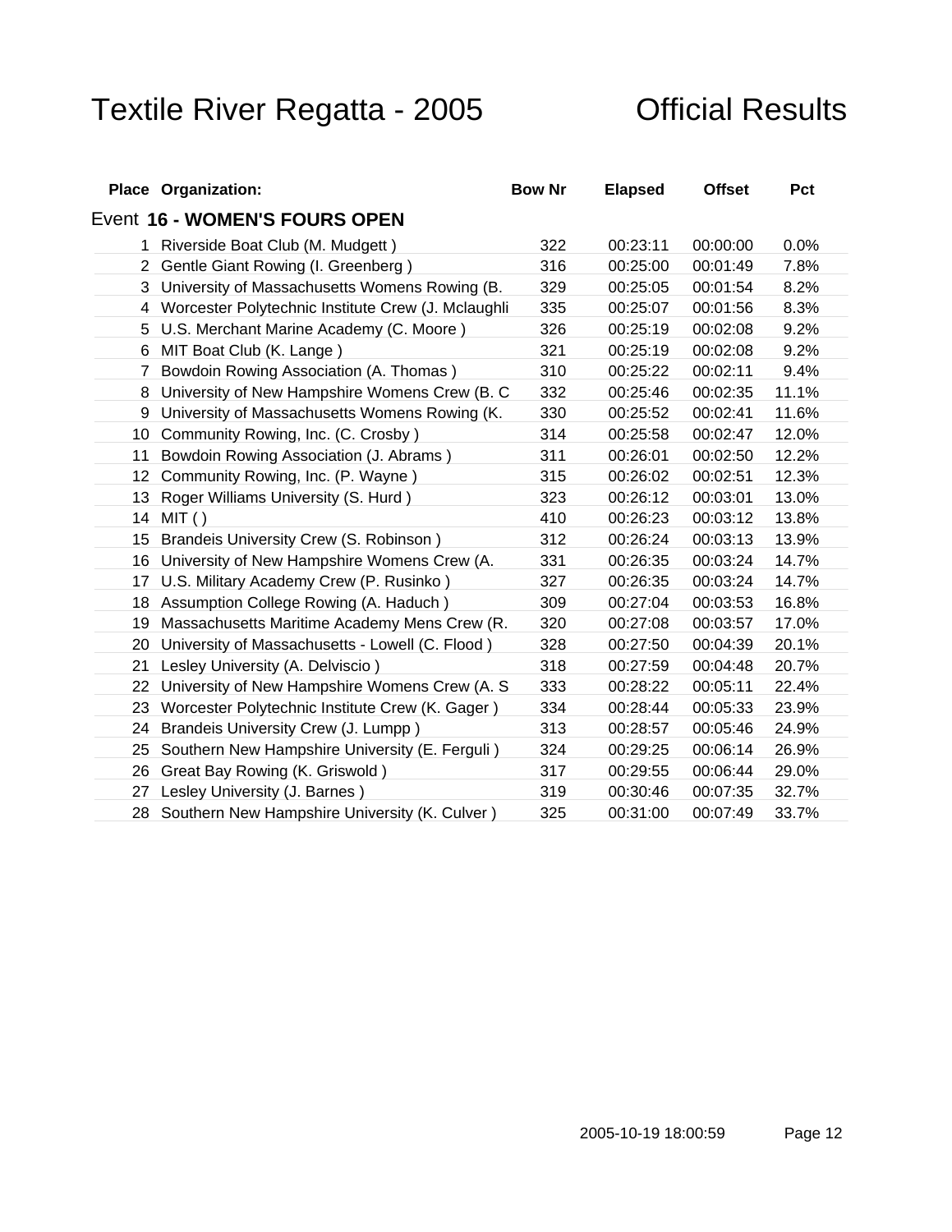| <b>Place Organization:</b>                                         | <b>Bow Nr</b> | <b>Elapsed</b> | Offset Pct                  |  |
|--------------------------------------------------------------------|---------------|----------------|-----------------------------|--|
| Event 17 - WOMEN'S EIGHTS OPEN                                     |               |                |                             |  |
| 1 Riverside Boat Club (A. Golladay)                                | 352           |                | 00:20:58 00:00:00 0.0%      |  |
| 2 University of Vermont Crew (B. Parke)                            | 358           |                | 00:21:38 00:00:40 3.2%      |  |
| 3 Colby College Crew (A. Phillips)                                 | 337           |                | 00:22:02 00:01:04 5.1%      |  |
| 4 U.S. Military Academy Crew (M. Pass)                             | 355           |                | 00:22:06 00:01:08 5.4%      |  |
| 5 Tufts University Crew (H. Hauenstein)                            | 353           |                | 00:22:13 00:01:15 6.0%      |  |
| 6 Tufts University Crew (D. Zenier)                                |               |                | 354 00:22:38 00:01:40 7.9%  |  |
| 7 Community Rowing, Inc. (A. Taggart)                              |               |                | 345 00:22:38 00:01:40 7.9%  |  |
| 8 Community Rowing, Inc. (C. Forrester)                            |               |                | 346 00:22:44 00:01:46 8.4%  |  |
| 9 University of Massachusetts Womens Rowing (K.                    | 356           |                | 00:22:57 00:01:59 9.5%      |  |
| 10 MIT Boat Club (K. Harrison)                                     | 351           |                | 00:23:00 00:02:02 9.7%      |  |
| 11 Wellesley College (M. Tabaka)                                   | 359           |                | 00:23:03 00:02:05 9.9%      |  |
| 12 College of the Holy Cross (K. Gillin)                           | 339           |                | 00:23:10 00:02:12 10.5%     |  |
| 13 Worcester Polytechnic Institute Crew (E. Bryan)                 | 336           |                | 00:23:18  00:02:20  11.1%   |  |
| 14 College of the Holy Cross (L. Soucy)                            | 340           |                |                             |  |
| 15 Great Bay Rowing (L. Hafner)                                    | 347           |                | 00:23:48 00:02:50 13.5%     |  |
| 16 Colby College Crew (D. Maglaris)                                | 338           |                | 00:23:56 00:02:58 14.1%     |  |
| 17 Lowell Booster Rowing (C. Dixon)                                |               |                | 349 00:28:33 00:07:35 36.2% |  |
| 18 Lowell Booster Rowing (R. A)                                    |               |                | 350 00:36:47 00:15:49 75.4% |  |
| 19 University of New Hampshire Womens Crew (L. M 357 DID NOT START |               |                |                             |  |

### Event **17A - WOMEN'S EIGHTS OPEN**

| Community Rowing, Inc. (S. Stockwood) |                                  |  |
|---------------------------------------|----------------------------------|--|
| Community Rowing, Inc. (E. Siani)     |                                  |  |
| Community Rowing, Inc. (M. Anderson)  |                                  |  |
| Community Rowing, Inc. (C. Coyne)     |                                  |  |
| Lowell High School (K. Geary)         | 18   00:27:17   00:04:09   17.9% |  |